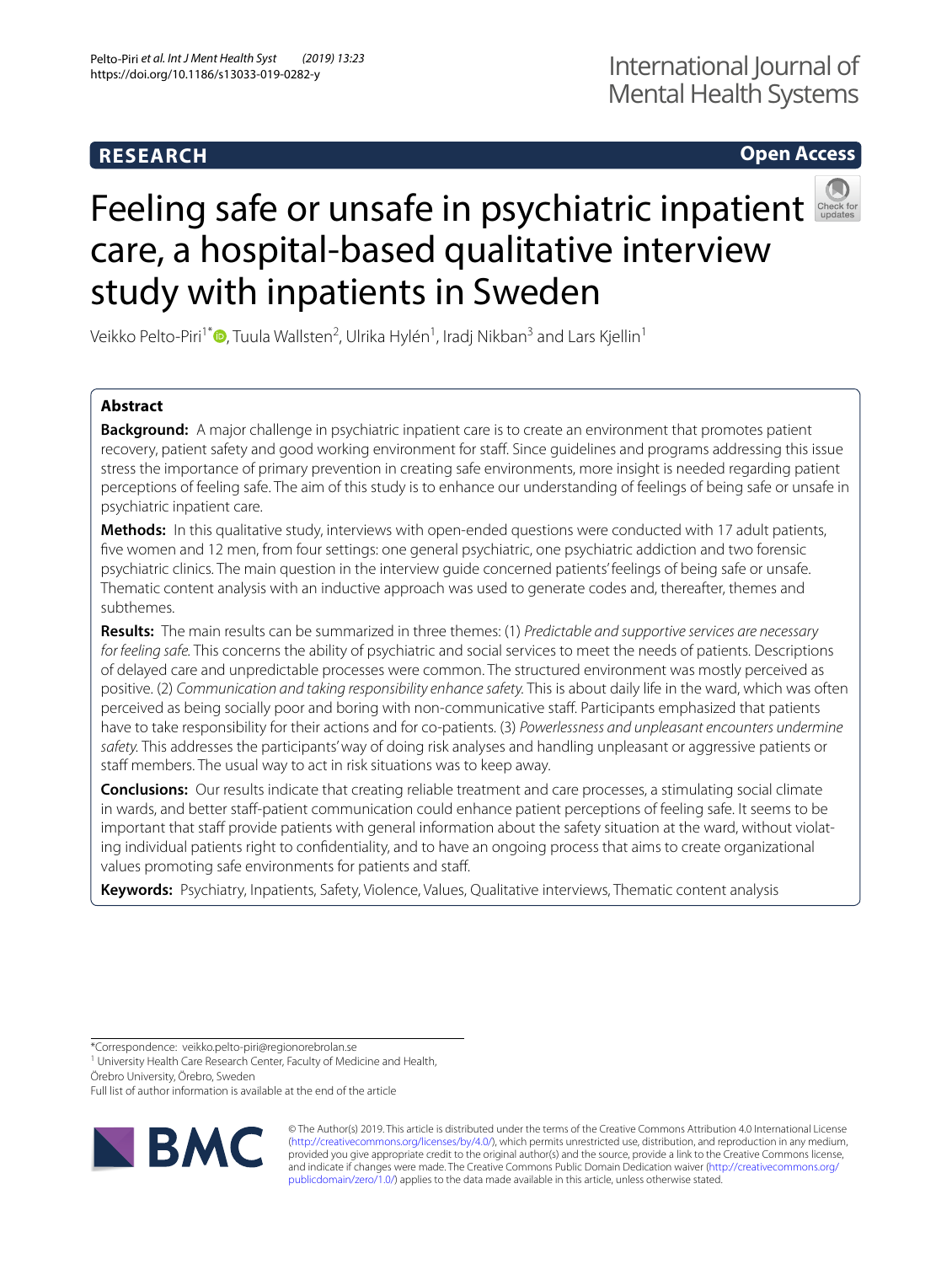## **Background**

A major challenge in psychiatric inpatient care is to create an open and rehabilitative environment that promotes patient recovery, patient safety and a good working environment for staff. Staff members need to take positive risks in their work with patients by gradually bringing back responsibility and initiative to the patient  $[1, 2]$  $[1, 2]$  $[1, 2]$  $[1, 2]$ . At the same time, violence in the ward may negatively affect patient recovery  $[3, 4]$  $[3, 4]$  $[3, 4]$ , staff health  $[5, 6]$  $[5, 6]$  $[5, 6]$  $[5, 6]$ , and the organization  $[7]$  $[7]$ . Therefore, it is important to create a safe environment through primary preventive interventions so that both staf and patients can feel safe.

Most health care in Sweden is publicly funded and run by regional councils. Over the past few decades, Sweden, like many other Western societies, has the latest decades invested in outpatient care and made a radical reduction in the number of beds in psychiatric inpatient care. As a result, the proportion of inpatients receiving coercive care due to serious psychiatric conditions has increased [[8,](#page-8-7) [9](#page-8-8)]. In psychiatric inpatient care in Sweden, 83% of nursing staff have reported experiences of violence;  $47\%$ in the previous 6 months  $[10]$ . It is, therefore, necessary to minimize violence, including self-harm and coercive measures, in order to create a safe environment. Research on the prevention of violence implies that management and staff ability to create a good ward environment has a crucial influence on the risk of violence  $[11]$  $[11]$ . The wide variation in the use of coercive measures can not only be explained by patient diagnoses or other patient variables [[12\]](#page-8-11). Instead, it appears that some institutions are more successful than others in creating a safe environment that helps to minimise the frequency of coercive measures [[13,](#page-8-12) [14\]](#page-8-13). Situations where staff members need to restrict patient freedom or deny patients their wishes have been found to explain 39% of violence from patients in psychiatric inpatient care in Europe  $[15]$  $[15]$  $[15]$ . The Safewards Model includes six domains that can be used by management and staff as a basis for modifying risk factors: the physical environment, the staf team, the patient community, patient characteristics, outside hospital and the regulatory framework,  $[11, 13]$  $[11, 13]$  $[11, 13]$  $[11, 13]$ . The program is widely used and available in seven languages [[16\]](#page-8-15). On an organizational level, the management can give prerequisites for the prevention of violence through good managerial policies, organizational values and an efficient organization with a clear purpose of care  $[13, 14]$  $[13, 14]$  $[13, 14]$  $[13, 14]$  $[13, 14]$ . These organizational factors afect the ward structure and make it easier for ward managers and staff to create consistent and reasonable ward rules. It is essential that staff learn to communicate with patients efectively and in a caring manner as well as endeavouring to understand the reason or trigger for a patient's aggression. Other preventive measures are to take care of agitated patients at an early stage and to use de-escalation methods when appropriate [[13,](#page-8-12) [17](#page-8-16), [18](#page-8-17)].

In this study, the focus is on the patients and the factors that make them feel safe or unsafe in psychiatric inpatient care. Being safe as a patient is not only about physical safety but also about the broader context of the general atmosphere of feeling safe in the ward. Many features in guidelines and programs to manage violence are in line with the recovery approach such as involving patients in all decisions about their care and treatment and improving their experience of staying in the ward [\[19](#page-8-18)] forming supportive relationships, giving hope, meaningful activities and developing coping skills  $[13, 20]$  $[13, 20]$  $[13, 20]$ . This implies that work with safety and quality of care needs to be integrated in order to be benefcial to patients in mental health care [\[21](#page-8-20)]. In studies of patient views on psychiatric inpatient wards, patients have reported that they appreciate staf who communicate and create a therapeutic relationship with them. Such staff can promote a sense of trust and safety  $[22-27]$  $[22-27]$  $[22-27]$ , help to reduce patient anxiety [[26\]](#page-8-23) and resolve conficts [[27,](#page-8-22) [28](#page-8-24)]. Good communication with patients can result in patients feeling valued and more human [\[26](#page-8-23), [29](#page-8-25), [30\]](#page-9-0). On the other hand, factors such as staff not being seen enough by the patients, lack of communication and staf not showing understanding of the patient's illness, as well as stigmatizing remarks have resulted in patients feeling that they are not being respected and are less valuable than other humans [[22](#page-8-21), [31,](#page-9-1) [32](#page-9-2)], which can lead to violent behaviour [[27](#page-8-22)]. Rules of the ward can create conflicts if they are difficult to understand, are rigid and their application is perceived as arbitrary [[26,](#page-8-23) [32,](#page-9-2) [33](#page-9-3)]. Patients may perceive that they have to adapt to the ward environment, have days without meaningful activities and accept changes in medication without being consulted  $[22, 27, 32, 34-36]$  $[22, 27, 32, 34-36]$  $[22, 27, 32, 34-36]$  $[22, 27, 32, 34-36]$  $[22, 27, 32, 34-36]$  $[22, 27, 32, 34-36]$  $[22, 27, 32, 34-36]$  $[22, 27, 32, 34-36]$  $[22, 27, 32, 34-36]$ . They may perceive that if they do not adapt, or show negative emotions, they might be subjected to coercive measures or be frightened by staff into adapting  $[22, 31-33]$  $[22, 31-33]$  $[22, 31-33]$  $[22, 31-33]$ . Patients can notice that staff are not always sensitive in detecting patients whom they consider being a safety risk [[37](#page-9-6)]. Sometimes they feel they are being stalked by another patient [[38](#page-9-7), [39\]](#page-9-8), have problems with co-patients using alcohol or drugs or are victims of theft of personal possessions at the ward [\[38\]](#page-9-7). In these situations, it is important to have an own room to go to, as a lack of personal space has been described as problematic [\[27](#page-8-22), [32](#page-9-2), [38,](#page-9-7) [39\]](#page-9-8). Patients reported feeling safe from others outside the clinic and at lower risk for self-harm, in addition, male staff gave a higher sense of physical protection than female staff [[39\]](#page-9-8).

Guidelines and programs stress the importance of primary prevention in creating safe environments. Most of the studies referred to above aimed to describe how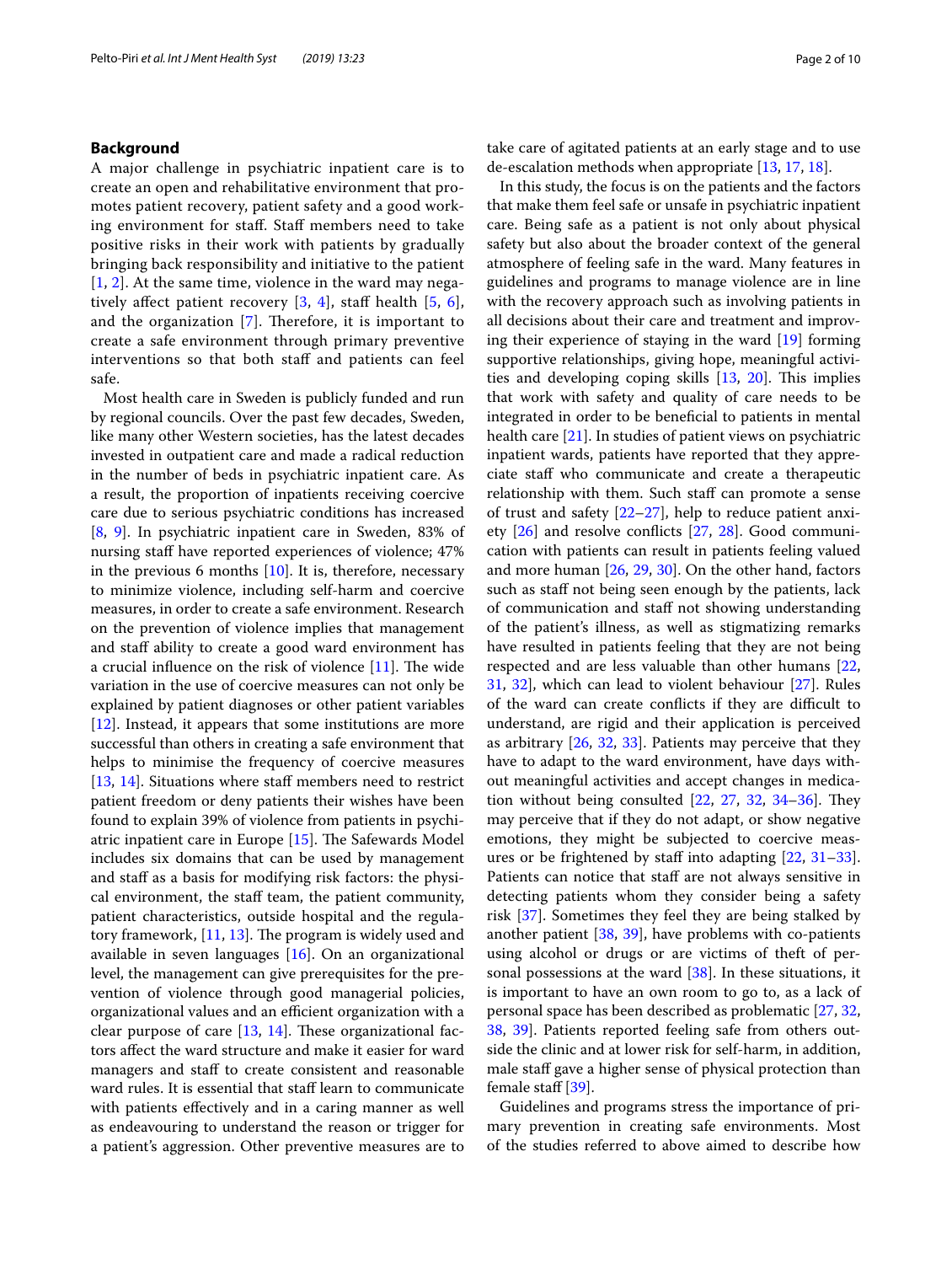patients perceive psychiatric inpatient care in general. Since only a few of the studies have focused on patients own perceptions of feeling safe, there is need for further research in order to understand what we should improve to achieve efective primary prevention. When we interviewed staf, they emphasized that creating a relationship and good communication were prerequisites both for good care and for primary violence prevention [\[40](#page-9-9)]. In the present study we wanted to interview patients in these wards and ask them how they perceive safety issues. The aim of this study is to enhance our understanding of feelings of being safe or unsafe in psychiatric inpatient care from a patient perspective in the ward environment by letting patients freely express their views on safety issues.

## **Methods**

## **Participants and settings**

We interviewed 17 patients treated in four inpatient settings for adults in three Swedish regions; one general psychiatric, one psychiatric addiction and two forensic psychiatric clinics; one with low, and the other with medium, security class. The first three clinics mentioned had patients in need of psychiatric in-patient care from the respective surrounding catchment areas. Patients in all of these clinics were cared for because they had a psychiatric diagnosis. Substance users were found in all clinics, but the psychiatric addiction clinic also had special competence to care for patients with co-occurring addiction and psychiatric problems. The medium security clinic had a high perimeter security in comparison to the low security clinic. None of them had staff with police authority. The medium security clinic had patients from surrounding catchment areas and also from other areas of Sweden. During the time of the study, all clinics intended to provide single rooms for all patients. We used purposive sampling and chose these settings to get a wide range of clinics. For this study, patients were recruited by the ward managers in the psychiatric clinics who gave them verbal and written information. If the patient agreed to participate, we were informed. We wanted to get as wide a range as possible regarding age and gender. Managers asked patients whom they deemed able to participate, who had begun to recover and had been patients for so long that they had experiences to share. Patients also received written information about the study. Five of the participants were women and 12 were men; their ages ranged from their twenties up to 67 years.

## **Design and procedure**

This is an interview study focusing on the question of feeling safe or unsafe, with some optional open-ended questions. Thematic content analysis with an inductive approach was used to generate codes and thereafter themes and subthemes.

An interview guide was created after a review of literature and conversations about the subject with some members of one of the Fountain Houses in Sweden who had experience of psychiatric inpatient care. Our approach in the study was not to defne what a safe or unsafe ward environment could be, nor what situations patients might perceive as violent or threatening, but rather to let the patients defne the concepts of safe/unsafe environments and identify situations where these could apply. The main question in the interview guide were about patients' perceptions of feeling safe or unsafe in the ward (see Additional file  $1$ ). The instruction was that the interviewer would let the interview revolve around this issue, but there were some optional open-ended questions and four areas that we could ask about to keep the conversation going. These were on how the patient perceived the importance of (1) the ward's physical design, (2) the ward's routines and rules, (3) the staf's approach to patients and (4) the presence of other patients in relation to feeling safe or unsafe. We also asked if they had encountered situations that they perceived as threatening and/or violent. A normal length of an interview was around 50 min (from 30 min to 1¼ h); 16 interviews were recorded and transcribed verbatim. One patient did not permit recording; notes were taken during this interview.

### **Analysis and interpretation**

Thematic content analysis with an inductive approach [[41,](#page-9-10) [42\]](#page-9-11) was applied by listening to, and reading, the interviews several times in order to get an overall picture of the material. In the continued reading, we searched places in the text that somehow addressed our research question. Any such place in the text was marked as a meaning unit and moved to a coding sheet. A summary was then made of the meaning unit by giving each unit a code and/or a brief description that was as close to the content as possible. These open codes were then organised under higher order headings. Once this was done, the interpretation work began by creating subthemes/ themes with the higher order headings and codes as a basis. The number of preliminary subthemes/themes was gradually reduced. A tentative longer result section, with many quotes, was written in Swedish with relatively many themes and sub-themes. This was used for a discussion with the authors as to which quotes and theme names were adequate and how these would be translated into English. When the fnal interpretation of the material was done, themes and subthemes were chosen which could give a thick description and best describe the relevant material. The original text was available throughout the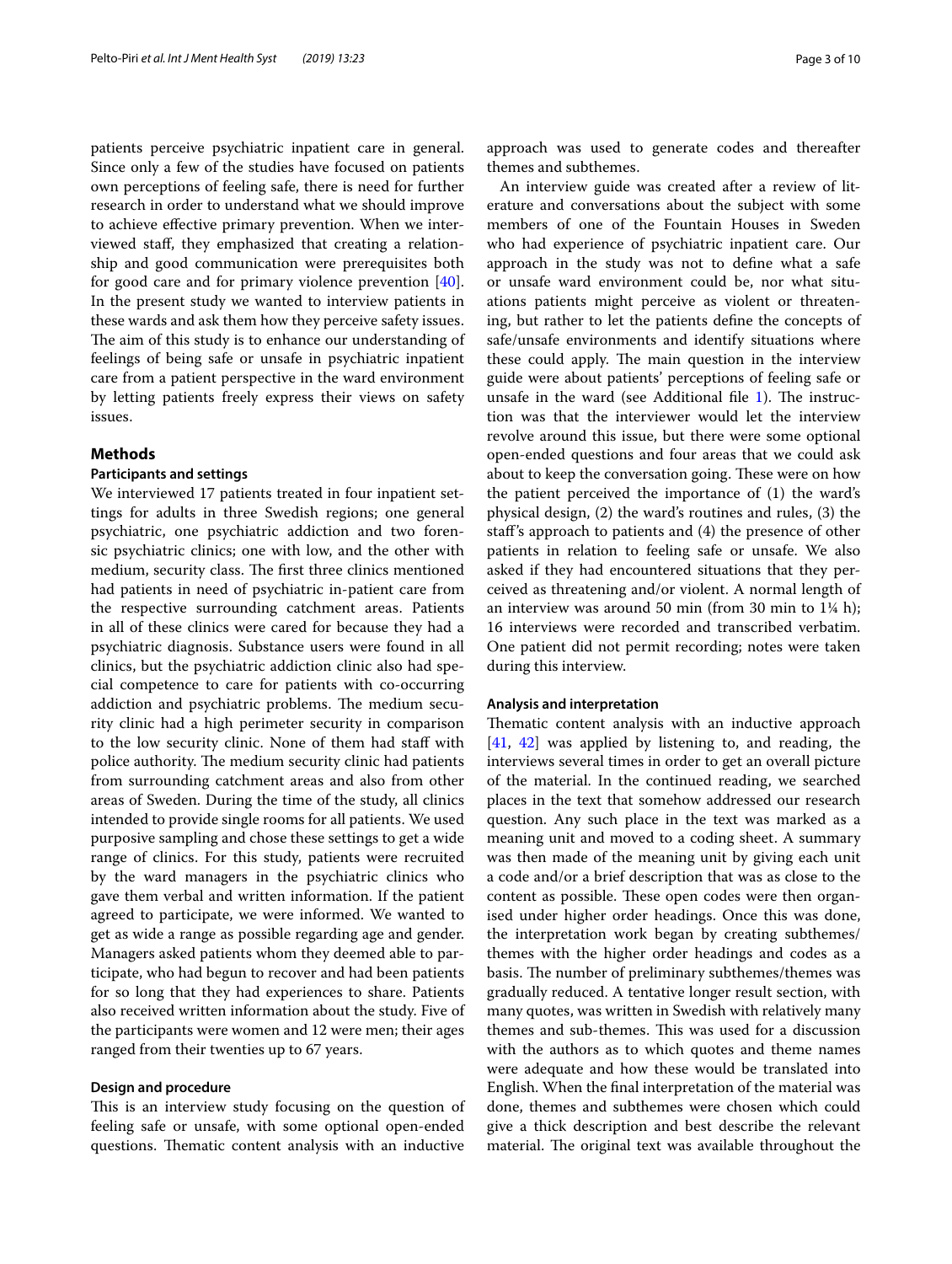analysis and we could go between the whole, and parts of the text. All stages of the process were made by at least two persons; frst independently and then discussing and reaching consensus. Important decisions were taken jointly by all fve authors. VP is a social worker and Ph.D., TW is a psychiatrist and Ph.D., UH is a registered nurse and Ph.D. student, IN is a psychologist and LK is a social scientist and Ph.D. Our pre-understanding of the subject comes from our professional education, personal experiences of psychiatry and our review of the literature.

## **Results**

The main results of the analysis with focus on patients' feelings of safety and unsafety in the ward can be summarized in three themes and nine subthemes (Table  $1$ ). The frst theme, *predictable and supportive services are necessary for feeling safe,* concerns patients' experiences with psychiatric services and their perceptions of its ability as a healthcare provider to meet the needs of the patients for treatment and care. The second theme *communication and taking responsibility enhance safety* is about how the participants perceived the daily life at the ward, which was often perceived as being socially poor and boring with non-communicative staff. The third theme, *powerlessness and unpleasant encounters undermine safety* is about how participants addressed problems with encounters that are hard to handle and how they perceived that staf members and co-patients acted in these situations.

## **Predictable and supportive services are necessary for feeling safe**

Participants described *an unpredictable treatment process* of not knowing whether they would receive adequate medication, other treatment, or care and support. There were descriptions of treatment and care processes that the participants perceived as safe and predictable, but more often the processes were characterized by uncertainty and concern about what would happen after

<span id="page-3-0"></span>**Table 1 Themes and subthemes constructed in the analysis with focus on patients' feelings of safety and unsafety at the ward**

| <b>Theme</b>               | <b>Subtheme</b>                          |
|----------------------------|------------------------------------------|
| Predictable and supportive | An unpredictable treatment process       |
| services are necessary for | A need for structure and routines        |
| feeling safe               | A desire for a friendly ward climate     |
| Communication and taking   | A desire for communicative staff members |
| responsibility enhance     | Asking and waiting                       |
| safety                     | Taking responsibility                    |
| Powerlessness and unpleas- | Keeping away                             |
| ant encounters undermine   | Powerlessness in relation to staff       |
| safety                     | Unpleasant or violent co-patients        |

discharge from the ward without appropriate support from psychiatric or social services. Substance users in psychiatric addiction care and other clinics stressed these problems more often than other patients.

*I can't do my social planning in a public toilet. It's a bit hard to do planning there. My plan is just to get hold of something that will drown my thoughts.*

The care described related almost exclusively to medical treatment and waiting for the efect of medication. Several participants described an organization which did not have the capacity to handle the whole patient populations' needs. They reported of occasions when they themselves or others did not have access to psychiatric care despite experiencing an acute need for care. It was difficult to gain access to treatment, resulting in a delayed treatment, which at times could lead to intoxication by the patient. Once they were admitted to the ward, it was often hard to get an opportunity to meet a doctor or a social worker and it was even harder to get a long-term treatment plan.

The participants expressed *a need for structure and routines* in the wards and often experienced the daily routines, such as fxed time meals and medication, as something positive. The constant presence of staff contributed to safety.

*There are always people around you, you don't have to be alone, alone with your thoughts, and there is nothing to use if you want to hurt yourself either. It feels like there is always someone to talk to. There is a lot of staf in this ward so there is always someone.*

Some participants perceived the risk of being exposed to violent behaviour and self-harm as low in the ward in comparison to life on the outside. It felt safe that the door was locked and they had their own contact person and strict routines helping the participants to structure their lives.

*Yes, it's when the doors close and you're left there standing on your own. It's really easy to say you're feeling fne when you're in here with people around you who're engaged in your wellbeing.*

Closed doors and ward rules could also be perceived as negative if staf members were too rigid or just enforced them to demonstrate their power. One problem, which mainly afected patients in addiction care, was that the mixture of patient groups caused irritation. A mixture of substance users undergoing detoxifcation and severely mentally ill patients who were disruptive could cause irritation among substance users. This could lead to the patient leaving the ward even though the person felt that they were not ready to leave.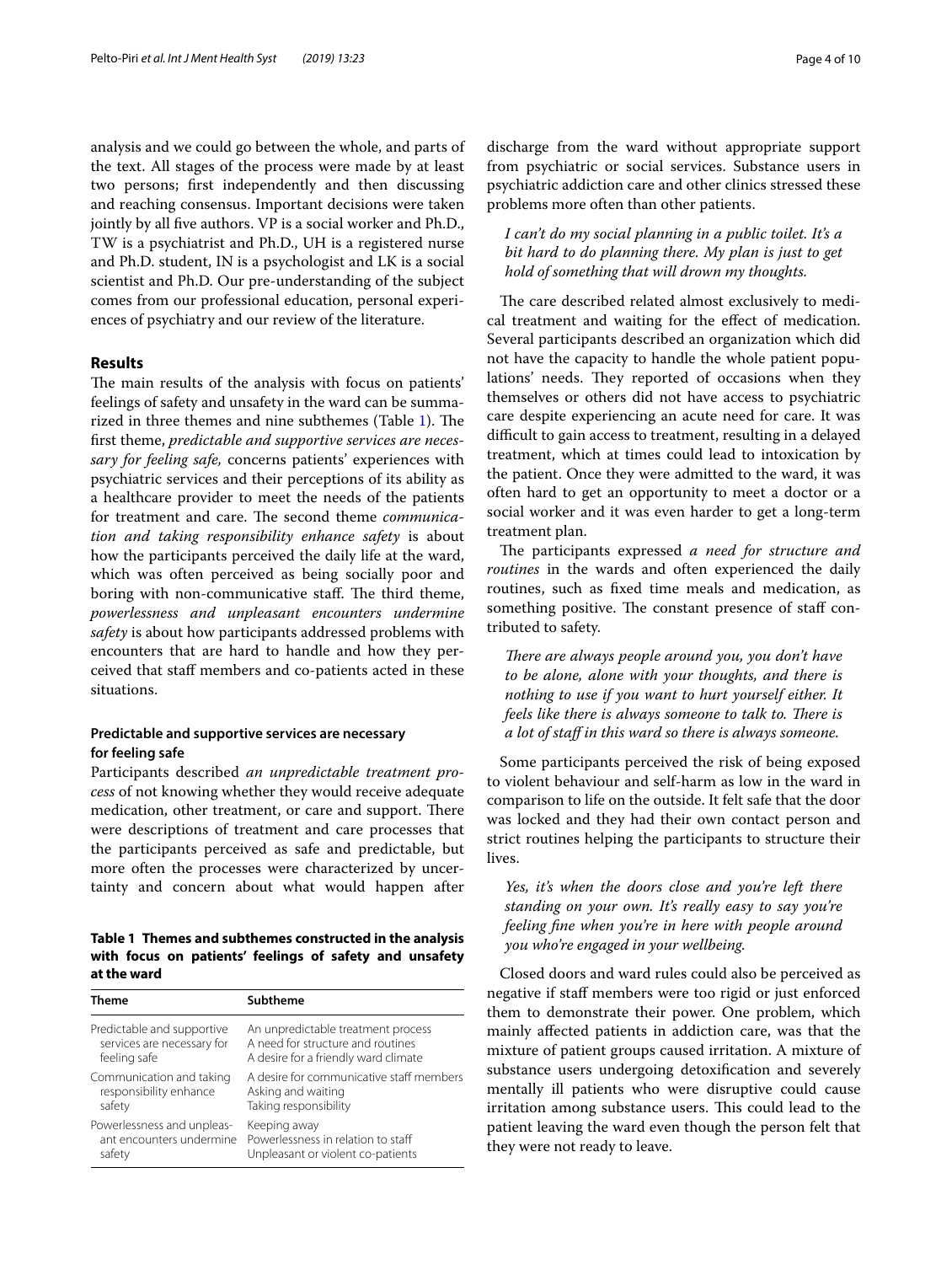Participants had *a desire for a friendly ward climate* where staff and patients can have a normal social life with a home-like environment, a climate where it was possible to talk and joke with each other and with staf members, but most often there were no social activities around which patients and staf could meet. When activities were promised, there was a relatively high risk that they would be cancelled. In particular, in forensic psychiatry, participants reported that staf did not take into account that the institution was their home. The physical ward environment was also often seen as being problematic since it, together with staff behaviour, constantly reminded patients of being in a closed institution.

They should try to make these kinds of environments *as quiet as possible. It's the same with… doors slamming and things like that. I'm sound-sensitive. I have a bit of hearing impairment so that when there's any noise it becomes really loud in my head. So I've asked the staf not to bang the doors and stuf like that. But the thing is, they're at work 6–8 h a day. When they go through a door, they just walk through and have these automatic door shutters that bangs*  the doors closed. They don't hold the door. You would *never behave like that at home…*

There were participants with a long experience of psychiatric care who had confdence in the development of psychiatry. They said the staff members are friendlier today than in the 1990s, with fewer abuses and less use of belts, i.e. use of physical restraints.

*Because when I came here the ward was more open and brighter with friendly and engaged staf, who were out among us and talking. I can't really say "us", but me anyway…*

## **Communication and taking responsibility enhance safety**

Participants had *a desire for communicative staff members* who were available at the ward. Some reported about staf members who did not communicate at all and some could only chat about the weather. Many participants felt that there were only one or two staff members that they had confdence in and who were communicative. A good conversation could mean a lot to the participant, but often they only got very little time to talk undisturbed with their favourite staff member.

*Sit down with me so I feel you're here for me. Don't go when someone is distressed. It shouldn't be that*  when a staff member is sitting and talking to me, *someone else comes and disturbs us—some other member of staff just asking a simple question like: "Where's Anna?", for example. She shouldn't disturb* 

*our conversation because then I'll be ofended. If I'm in a conversation, a good conversation, it means a lot to me. I can feel a bit better just for the time being.*

In particular, night staff were criticized for not communicating with patients. Participants also noticed that communication between professional groups, for example between nurses and doctors, sometimes failed. Staf were also often more interested in their own mobiles and computers than communicating with patients.

*Patient: Yes, how can I explain it? It is more the younger ones who come with their phones. They can sit in the dining room, two or three of them sitting next to each other just sitting there with their phones, and I think it's seriously wrong. They forget the time and forget where they are.*

*Interviewer: But the older ones that aren't preoccupied with mobiles what are they doing with their time then?*

*Patient: In front of the computers: "No, you can wait"…*

*Asking and waiting* was a big part of everyday life at the ward. Participants pointed out that the staf did not like to be disturbed by patients asking questions.

*When the milk is fnished, I shouldn't have to go into them when they're sitting and eating at the same time as us and stand in the doorway feeling humiliated and thinking that I'm disturbing them while they're eating in there. I feel like they're sitting there, I shouldn't disturb their lunch… It's hard to go into them. Disturbing them: "Now the milk is fnished." A potential confict situation. It just takes a thing like that to trigger a threatening situation. For the feeling I get is: "We don't have time for you just now when we're in here. Don't bother us while we're eating." And that sets it of. I have discovered that a lot of confict arises from this kind of situation.*

When patients asked the staff about something they often got the reply: "I'll get back to you" or they were referred to another staff member. After the patient got the opportunity to ask the question, they often had to wait quite a long time before it was dealt with by staff. Participants noted that many patients were irritated by this slow process and that it could lead to conficts between staff and patients, upcoming conflicts that staff seldom noticed.

Participants stressed the importance that you, as a patient, are *taking responsibility* for your own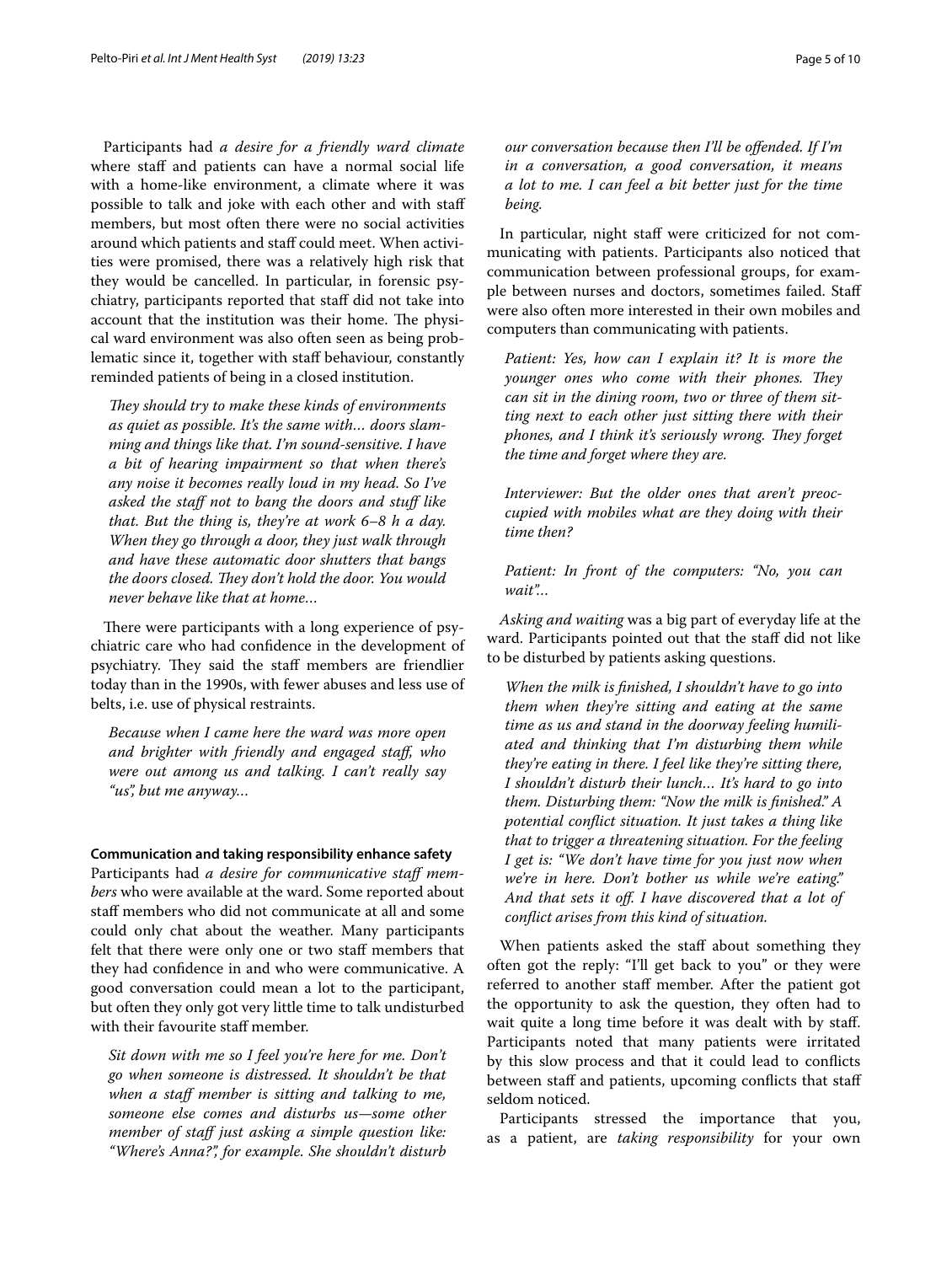rehabilitation. Some participants supported patients who had not reached the same level of rehabilitation as they had done. They sometimes reckoned that they had responsibility towards other patients.

*On the other hand, we have a lot of people who go through periods of feeling very bad here… and we bear the responsibility for whether they will live until the next day when they indicate they have suicidal thoughts or have attempted suicide and the likes….. We don't really know if we're able to deal with this. Are we aware of what's going on?…. Safety for me lies somewhere in feeling that I know, in principle, that whatever happens here, we will kind of solve it in a good way. Tat is some sort of security.*

Silent patients risked isolation in the ward since staff seldom talked to them. Sometimes participants took responsibility for talking with these patients. They also commented that patients were responsible for not acting out too badly against the staf.

## **Powerlessness and unpleasant encounters undermine safety**

*So I have no conficts like that, but there is a lady here who stalks me and gives me drawings all the time. It's tough but there is no confict so I choose to keep away.*

*Keeping away* was the main strategy that many patients used in order to deal with diferent problems in the ward. Staff sometimes told them to go to their rooms if there was a risk of violence. Participants described how they did risk analyses of co-patients and staff members. Having your own room was described as being valuable because you could go there when you perceived a copatient or staf member as unpleasant or aggressive.

*I haven't felt personally that I've experienced fear. At the same time, I have wondered: What's happened now? And how far is he prepared to go? How angry does he get? Is he so angry that he can hit someone? Because it was nearly… yes, you become hesitant.*

Participants were aware of the fact that there was a care hierarchy in which the patient was at the bottom. They described *powerlessness in relation to staf* and there were some descriptions of oppressive behaviour from the staf such as the subtle use of power, violations or threats.

*"No, we said 9 o'clock." Yes, but, my partner's already here and it's fve to nine. Can I not just go out now? "No, at 9 o'clock." And then they hinder you. I've been subjected to that before. Then they delay you, so it ends with the clock being fve pasts nine because the* 

## *nurse doesn't want to be here when she knew I'd to be out at 9 o'clock.*

Participants reported that it was difficult to not to react negatively to staff members with a negative approach. Patients had learnt, particularly in forensic psychiatry, that they have a lot to lose if they showed negative emotions. There were some descriptions of how certain staff refused to "see" patients and also descriptions of stigmatizing behaviour; staff members, for example, using hand sanitizer directly after touching the patient or the patient's belongings. Participants felt an expectation from the staf that they should not be disturbed too much by patients with questions or worries. They thought that if they did so, there could be negative consequences and, as a result, participants had self-restrictions about talking with the staf. Some female participants expressed that they had been afraid of specific male staff members.

Participants described experiences of *unpleasant or violent co*-*patients*. Violence from co-patients was rare at the ward, but some had witnessed violence between co-patients or between staff and a co-patient. The main problem was that some co-patients were perceived as unpleasant or scary; especially female patients who described scary experiences.

*However, there's a guy who has come in now that goes about like this. He checks that the coast is clear and then talks about horrendous assaults on women all the time.*

A female participant from a forensic psychiatric unit was more worried about her male friends than herself, since violence with severe consequences most often occurred between males. Participants from forensic units described more stable wards but, at the same time, they seemed to be more aware than other participants that a serious confict may occur. A participant had been subjected to a murder attempt in his room by a co-patient after inviting this patient to his room. Staf knew that this patient and another patient were seen as a threat towards him but did not inform the patient about the risk before the incident. Many participants reported, however, that the staf often handled frightened and aggressive patients in a good way. They described how staff often successfully met these patients by acting and talking in a way that made the patient calm. After incidents, staff could talk to patients in order to calm down the situation, but the participants often lacked information about what had happened and whether there was a current or future risk. This lack of information made it difficult for them to assess future risks at the ward; which some of the patients actively did. According to participants, the staff referred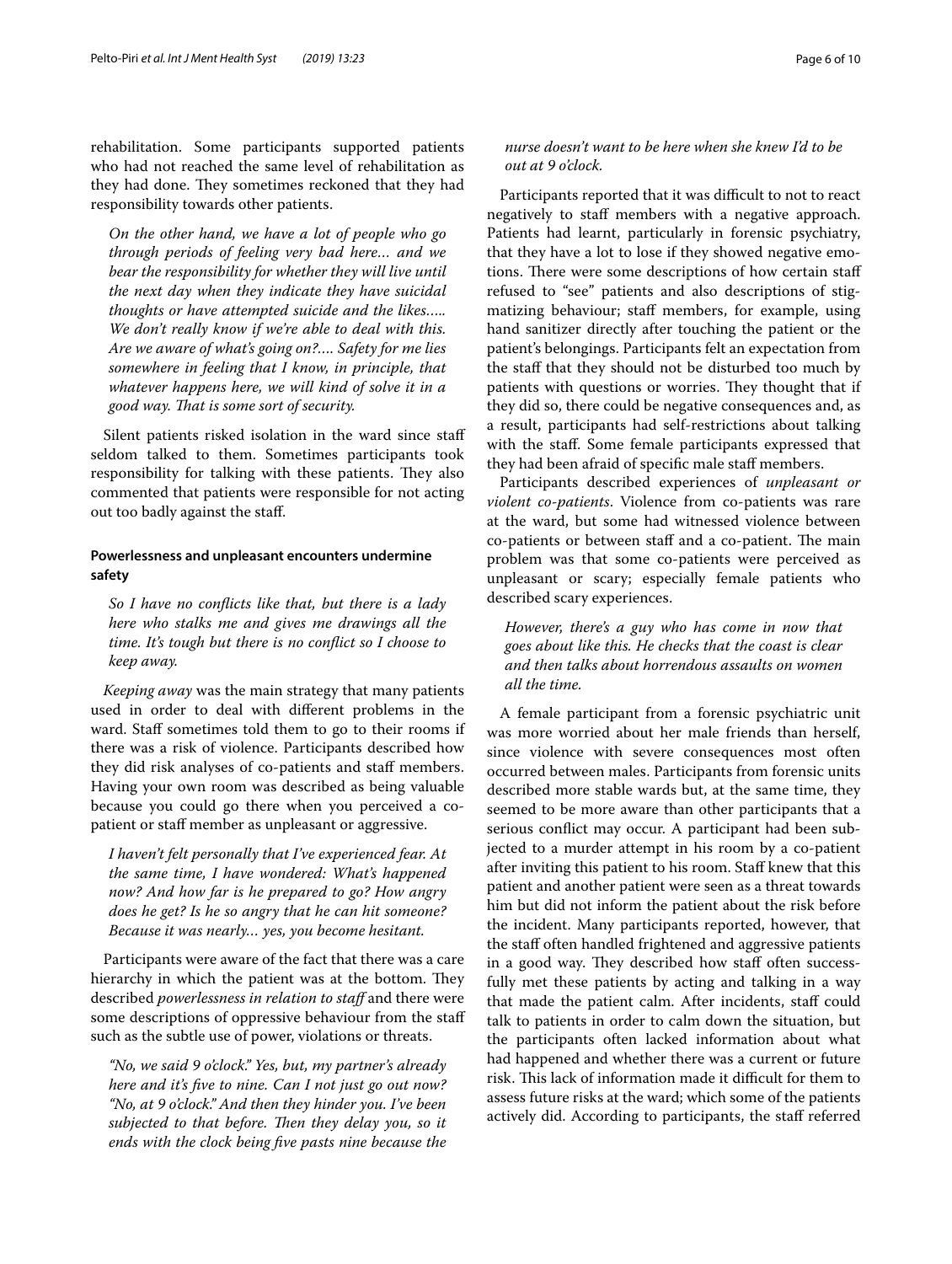to secrecy as an explanation for not giving information to patients.

## **Discussion**

Participants expressed that they would feel safe if they had a predictable treatment and care process and the ward had a friendly ward climate with supportive routines. They wished they could have communicative staff, access to information they needed and be trusted to take responsibility. In critical situations, they took responsibility off themselves by keeping away from danger when necessary. The importance of the relationship between individual staff members and patients is often emphasized in nursing research. According to participants in this study too, these relations are important, but it would be a mistake to focus solely on the relationship between staf members and patients. Participants emphasised the capacity of the psychiatric organization for giving predictable treatment and care, a good psychical environment and social climate as key factors for feeling safe in the ward.

We did not ask specifc questions about the treatment and care process in the interviews but, despite that, the participants talked a lot about these issues. These findings gave the basis for the theme *predictable and supportive services are necessary for feeling safe.* Participants were well aware of the lack of beds in inpatient care and some claimed that this was a reason why they sometimes received delayed care. The lack of access to a safe and efective psychiatric service is a global problem in terms of patient safety [[43,](#page-9-12) [44\]](#page-9-13). Swedish health care has problems with delayed care, reasons for this may be that diferent care organisations fail to co-operate around patients' needs [\[45](#page-9-14)] and that Sweden has few beds in comparison to many other OECD countries [[46](#page-9-15), [47\]](#page-9-16). In order to create sustainable care processes, patients need to be invited to care planning and given relevant information, thereby enhancing the patients' feelings of safety. In this study and other studies, patients have reported a lack of information about their treatment, their rights, or the reason why they are in coercive care  $[26, 28]$  $[26, 28]$  $[26, 28]$  $[26, 28]$  $[26, 28]$ . They have also reported that they are not often invited to take part in their own treatment and care [[22,](#page-8-21) [25](#page-8-27), [26,](#page-8-23) [30](#page-9-0)], despite the fact that they would like to be involved and get feedback on the process of recovery [[48,](#page-9-17) [49\]](#page-9-18). Participants were aware of organizational problems in psychiatric outpatient care and social services and as a result of these problems, they suspected that after discharge, they would not get the treatment, care and support necessary in order to recover. Another problem described was that the participant or other patients left the ward prematurely if they did not feel capable of handling the situation regarding problematic co-patients. This is consistent with previous research; the mixture of patients at a ward can be a source of triggers for violence and absconding [[11,](#page-8-10) [24](#page-8-28)].

This study confirms earlier studies that socially poor and boring wards with non-communicative staf create distress [\[11](#page-8-10), [50\]](#page-9-19) and are, according to participants, something that could trigger aggression from patients, while *communication and taking responsibility enhance safety.* Access to communicating staff members with whom patients can talk about their experiences can be a way of making the patients situation understandable and pro-mote the feeling of safety [[49\]](#page-9-18). In another study with staff members in three of the participating clinics in this study, staff emphasized the importance of establishing a relationship with patients, talking to them and indicated that knowing each other had a preventing efect on violence [[40\]](#page-9-9). Despite this awareness of the importance of communication, the participants in this study did not perceive the staff as communicative in general, nor providing them with information. Participants were assessing risks at the ward regarding co-patients and staf members. Just like another study  $[39]$  $[39]$ , they considered this to be difficult since they did not receive information about risks from the staf.

Participants described that *powerlessness and unpleasant encounters undermine safety.* Some participants with a long experience of psychiatric care were positive about the development of psychiatry. They perceived less abuse of patients and felt more respected by staf nowadays than a few decades ago. Participants were impressed by the ability of some staf members to interact with aggressive or frightened patients in a calm manner and using de-escalation methods. Some positive results in this study, in contrast to some other studies, was that no one reported problems with theft or problems with copatients using drugs or alcohol [[38\]](#page-9-7), nor did they feel that patient safety was dependent on the presence of male staff  $[39]$  $[39]$ . Research confirms what a female participant said in the result section, namely, that men are more likely to be involved in violent incidents with more severe consequences than women, although a female-only ward may have at least as many incidents of violence and self-harm as a mixed ward [[51\]](#page-9-20). At the same time, several participants reported inappropriate behaviour by other staf members, such as aggressive, stigmatizing or oppressive behaviour. This is in contrast to Stenhouse's study [[39\]](#page-9-8), where patients only reported problems with staff who did not engage in patient work, but not about inappropriate behaviour. Some stories in our study give the impression that there are staf members who seem to try to provoke violent behaviour from patients. In most of these cases, the patients understood that it was no idea to protest since it could end with coercive measures, which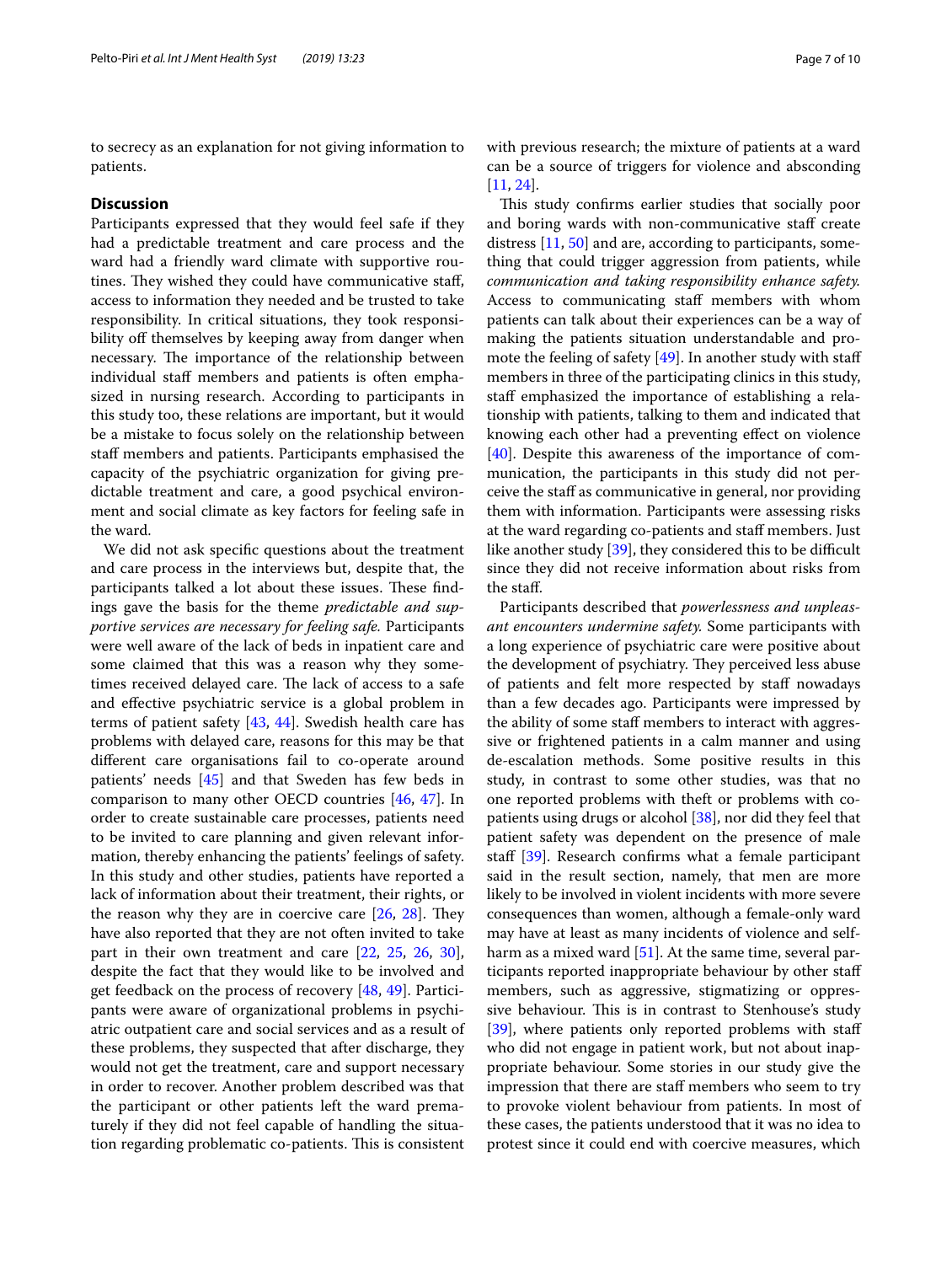were also reported as occurring. Some participants were exposed to stigmatizing behaviour by staff members, which is serious since feelings of being stigmatized might delay recovery and is also correlated with suicide [\[52\]](#page-9-21). If staff members in our study did communicate risks with patients concerning violence, it was only after violent incidents, and then the purpose was to calm down the patient emotionally rather than giving facts about the situation or security measures.

Staff behaviour can trigger or de-escalate violence in the ward, so it is important to create organizational values which can strongly counteract provocative, oppressive and stigmatizing behaviour toward patients and start to combat stigma  $[25]$  $[25]$ . The management can give support to the staff team by providing the conditions for a good functioning ward with a clear purpose  $[11, 53]$  $[11, 53]$  $[11, 53]$ . This should include staffing levels that are sufficient for safety, improving staff responses to violence and giving them opportunities to spend time with patients [\[53](#page-9-22)]. With organizational support and a supportive ward manager, staff teams would find it easier to modify their anxiety and frustration which would promote staf-patient interaction and safety  $[11, 53]$  $[11, 53]$  $[11, 53]$  $[11, 53]$  $[11, 53]$ . These kind of interventions could give the fundament for cohesive staf teams that are more content with their psychosocial climate at work, are morally committed, and show more understanding and positive appreciation towards patients, thereby also creating a ward climate that can have a positive primary prevention efect on violence [\[10](#page-8-9), [53\]](#page-9-22).

This study had a variety of different kind of wards with diferent specialities, diferent treatment, diferent patient groups, different staff groups and differences in management styles and organizational values. Our aim was to describe feelings of being safe in psychiatric inpatient care in general. Since we only had one clinic with few patients from each specialty, we cannot draw conclusions about diferences between specialties. A weakness of the study was that we had no control over the inclusion process of participants or the exact number of patients that refused to participate. It was the managers who decided when a patient was sufficiently healthy to be interviewed. We did not collect extensive information about the patients because the act of just writing their name on the consent form felt difficult for some patients. We managed to get a spread in age, but not an even gender distribution. Instead, the study contributes to our insight into how patients perceive feelings of being safe or unsafe during their stay in a psychiatric ward and can give some ideas about what we should improve to achieve effective primary prevention.

To sum up, patients in this study were worried about the unpredictable treatment and care process, a boring social climate in wards, and a lack of communication with staf. All these factors are important from the primary violence prevention and recovery perspective. There are programs such as Safewards  $[11]$  $[11]$  and Star Wards [\[20](#page-8-19)] that have several elements that participants in this and other studies have requested. These elements include creating a socially friendly climate, starting treatment in form of talking therapies and self-care programs immediately, involving patients in their care planning and giving them the opportunity to talk with a staff member every day. A development in line with this could make patients feel more safe and secure since many wards implementing these programs have experienced changes, with less patient aggression than earlier [[20](#page-8-19), [54](#page-9-23)].

Many patients in this study were afraid of discharge and wondered whether they would receive adequate treatment and care. For substance users, in particular, but probably also for other groups, it may be necessary to have services that are more assertive, with improved coordination of health and social services in order to have the capacity to secure treatment and care processes [\[55](#page-9-24), [56](#page-9-25)].

Participants in this study tried to assess the future risk of violent incidents. It is, therefore, important that staff provide patients with general information about the safety situation and what measures the staff team can take. This kind of safety issue can develop into an ethical dilemma between respecting an individual patient's right to confdentiality and other patients' need of information about safety. Despite some very positive results with a number of patients describing communicative staf members and the use of de-escalation methods, there were also far too many descriptions of staf with an aggressive approach, indicating that some units have organizational values that might inadvertently lead to some staff members behaving aggressively or stigmatizing patients. It seems there is a need for ongoing work, not only with implementation of de-escalation techniques but also with organizational values [\[25,](#page-8-27) [53](#page-9-22), [57](#page-9-26)].

## **Conclusions**

Our results indicate that creating reliable treatment and care processes, a stimulating social climate in wards, and better staf-patient communication could enhance patient perceptions of feeling safe. It seems to be important that staff provide patients with general information about the safety situation at the ward, without violating individual patients right to confdentiality, and to have an ongoing process that aims to create organizational values promoting safe environments for patients and staf.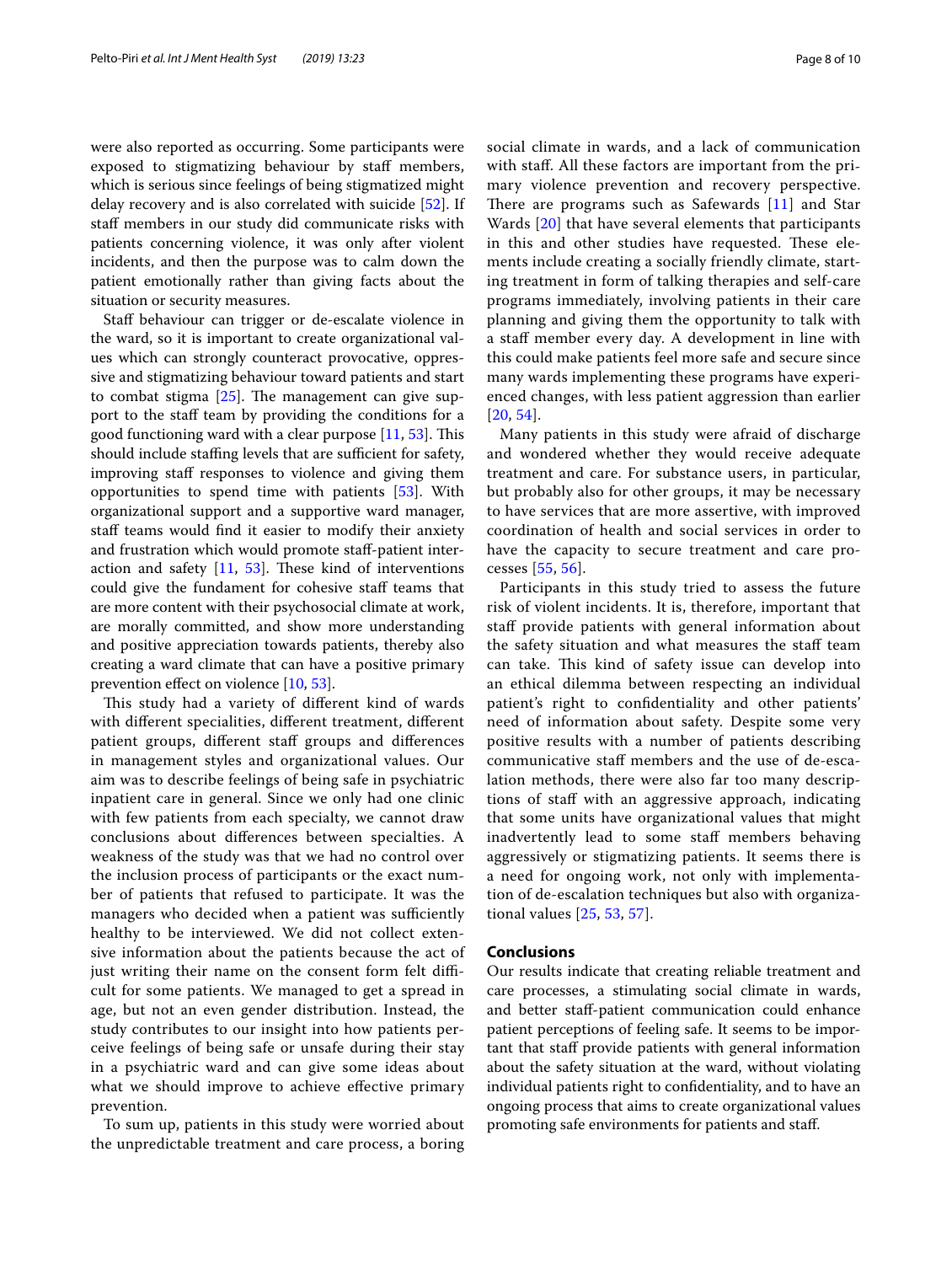## **Additional fle**

<span id="page-8-26"></span>**[Additional fle 1.](https://doi.org/10.1186/s13033-019-0282-y)** The main question in the interview guide were about patients' perceptions of feeling safe or unsafe in the ward.

#### **Authors' contributions**

VP and LK designed and planned the study. All authors have been involved in the development of the interview guide. VP, TW and IN carried out the interviews. UH and TW were responsible for analysis and all authors were actively involved. VP was responsible for the writing of the manuscript, with active assistant by LK, and all authors have contributed to the fnal version. All authors read and approved the fnal manuscript.

#### **Author details**

<sup>1</sup> University Health Care Research Center, Faculty of Medicine and Health, Örebro University, Örebro, Sweden. <sup>2</sup> Centre for Clinical Research, Uppsala University, County Hospital Västerås, Västerås, Sweden. 3 Nikban Psykoterapi AB, Stockholm, Sweden.

#### **Acknowledgements**

The authors extend their gratitude to all the participants in this study and the ward managers at the contributory clinics who helped to identify all participating patients. We are also grateful to Fountain House in Örebro and its members who helped us to create the interview guide. Finally, our thanks to Shirley Blair Warg for proofreading and copy editing.

## **Competing interests**

The authors declare that they have no competing interests.

#### **Availability of data and materials**

Data is not available since it could compromise the individual privacy of participants. The data is stored at the University Health Care Research Center, Region Örebro County and may be requested.

#### **Consent for publication**

Not applicable.

#### **Ethics approval and consent to participate**

The study was approved by the Regional Ethical Review Board, Uppsala, Sweden, Dnr 2014/112. Participants gave their informed consent to participate after being given information about the study, including the fact that it was voluntary to participate and that they could terminate the interview whenever they wished.

#### **Funding**

The study was funded by Uppsala-Örebro Regional Research Council, Region Örebro County and Region Västmanland in Sweden.

## **Publisher's Note**

Springer Nature remains neutral with regard to jurisdictional claims in published maps and institutional afliations.

Received: 9 January 2019 Accepted: 2 April 2019 Published online: 08 April 2019

#### **References**

- <span id="page-8-0"></span>1. Roberts G. Risk Decision-Making: working with risk and implementing positive risk-taking (manual with CD-ROM). Br J Psychiat. 2014;204:411.
- <span id="page-8-1"></span>2. Fulford KWM, Thornton T, Graham G. Oxford textbook of philosophy and psychiatry. Oxford: Oxford University Press; 2007.
- <span id="page-8-2"></span>3. Irwin A. The nurse's role in the management of aggression. J Psychiatr Ment Health Nurs. 2006;13:309–18.
- <span id="page-8-3"></span>4. Baby M, Glue P, Carlyle D. 'Violence is not part of our job': a thematic analysis of psychiatric mental health nurses' experiences of patient assaults from a New Zealand perspective. Issues Ment Health Nurs. 2014;35:647–55.
- <span id="page-8-4"></span>5. Arnetz JE, Arnetz BB. Violence towards health care staff and possible efects on the quality of patient care. Soc Sci Med. 2001;52:417–27.
- <span id="page-8-5"></span>6. Bilgin H, Buzlu S. A study of psychiatric nurses' beliefs and attitudes about work safety and assaults in Turkey. Issues Ment Health Nurs. 2006;27:75–90.
- <span id="page-8-6"></span>7. Daffern M, Howells K. Psychiatric inpatient aggression: a review of structural and functional assessment approaches. Aggress Violent Behav. 2002;7:477–97.
- <span id="page-8-7"></span>Chow WS, Priebe S. Understanding psychiatric institutionalization: a conceptual review. BMC Psychiatry. 2013;13:169.
- <span id="page-8-8"></span>9. Socialstyrelsen. Innehållet i den psykiatriska tvångsvården. Stockholm: Socialstyrelsen; 2008. [http://www.socialstyrelsen.se/Lists/Artikelkatalog/](http://www.socialstyrelsen.se/Lists/Artikelkatalog/Attachments/8506/2009-126-81_200912681.pdf) [Attachments/8506/2009-126-81\\_200912681.pdf.](http://www.socialstyrelsen.se/Lists/Artikelkatalog/Attachments/8506/2009-126-81_200912681.pdf) Accessed 4 Apr 2019.
- <span id="page-8-9"></span>10. Hylen U, Kjellin L, Pelto-Piri V, Warg LE. Psychosocial work environment within psychiatric inpatient care in Sweden: violence, stress, and value incongruence among nursing staff. Int J Ment Health Nurs. 2018;27:1086–98.
- <span id="page-8-10"></span>11. Bowers L. Safewards: a new model of conflict and containment on psychiatric wards. J Psychiatr Ment Health Nurs. 2014;21:499–508.
- <span id="page-8-11"></span>12. Raboch J, Kalisova L, Nawka A, Kitzlerova E, Onchev G, Karastergiou A, et al. Use of coercive measures during involuntary hospitalization: findings from ten European countries. Psychiatr Serv. 2010;61:1012–7.
- <span id="page-8-12"></span>13. Bowers L, Alexander J, Bilgin H, Botha M, Dack C, James K, et al. Safewards: the empirical basis of the model and a critical appraisal. J Psychiatr Ment Health Nurs. 2014;21:354–64.
- <span id="page-8-13"></span>14. Bowers L, Nijman H, Simpson A, Jones J. The relationship between leadership, teamworking, structure, burnout and attitude to patients on acute psychiatric wards. Soc Psychiatry Psychiatr Epidemiol. 2011;46:143–8.
- <span id="page-8-14"></span>15. Papadopoulos C, Ross J, Stewart D, Dack C, James K, Bowers L. The antecedents of violence and aggression within psychiatric in-patient settings. Acta Psychiatr Scand. 2012;125:425–39.
- <span id="page-8-15"></span>16. Safewards. [http://www.safewards.net/.](http://www.safewards.net/) Accessed 26 Feb 2019.
- <span id="page-8-16"></span>17. Björkdahl A: Violence prevention and management in acute psychiatric care. Aspects of nursing practice [dissertation]. Stockholm: Karolinska Institutet; 2010. [https://pdfs.semanticscholar.org/474f/d22ee92cd6e9091](https://pdfs.semanticscholar.org/474f/d22ee92cd6e909132cf70f2779beb18c75d7.pdf) [32cf70f2779beb18c75d7.pdf](https://pdfs.semanticscholar.org/474f/d22ee92cd6e909132cf70f2779beb18c75d7.pdf). Accessed 4 Apr 2019.
- <span id="page-8-17"></span>18. Lantta T, Anttila M, Kontio R, Adams CE, Valimaki M. Violent events, ward climate and ideas for violence prevention among nurses in psychiatric wards: a focus group study. IJMHS. 2016;10:27.
- <span id="page-8-18"></span>19. NICE. Violence and aggression: short-term management in mental health, health and community settings. NICE guideline NG10; 2015. [https://](https://www.nice.org.uk/guidance/ng10/chapter/1-Recommendations#preventing-violence-and-aggression-2) [www.nice.org.uk/guidance/ng10/chapter/1-Recommendations#preve](https://www.nice.org.uk/guidance/ng10/chapter/1-Recommendations#preventing-violence-and-aggression-2) [nting-violence-and-aggression-2.](https://www.nice.org.uk/guidance/ng10/chapter/1-Recommendations#preventing-violence-and-aggression-2) Accessed 4 Apr 2019.
- <span id="page-8-19"></span>20. Janner M, Delaney KR. Safety issues on British mental health wards. J Am Psychiatr Nurses Assoc. 2012;18:104–11.
- <span id="page-8-20"></span>21. D'Lima D, Crawford MJ, Darzi A, Archer S. Patient safety and quality of care in mental health: a world of its own? Br J Psych Bull. 2017;41:241–3.
- <span id="page-8-21"></span>22. Molin J, Graneheim UH, Lindgren BM. Quality of interactions infuences everyday life in psychiatric inpatient care–patients' perspectives. Int J Qual Stud Health Well-being. 2016;11:29897.
- 23. Gilburt H, Rose D, Slade M. The importance of relationships in mental health care: a qualitative study of service users' experiences of psychiatric hospital admission in the UK. BMC Health Serv Res. 2008;8:92.
- <span id="page-8-28"></span>24. Muir-Cochrane E, Oster C, Grotto J, Gerace A, Jones J. The inpatient psychiatric unit as both a safe and unsafe place: implications for absconding. Int J Ment Health Nurs. 2013;22:304–12.
- <span id="page-8-27"></span>25. Haskell R, Graham K, Bernards S, Flynn A, Wells S. Service user and family member perspectives on services for mental health, substance use/ addiction, and violence: a qualitative study of their goals, experiences and recommendations. IJMHS. 2016;10:9.
- <span id="page-8-23"></span>26. Johansson IM, Lundman B. Patients' experience of involuntary psychiatric care: good opportunities and great losses. J Psychiatr Ment Health Nurs. 2002;9:639–47.
- <span id="page-8-22"></span>27. Olsson H, Audulv A, Strand S, Kristiansen L. Reducing or increasing violence in forensic care: a qualitative study of inpatient experiences. Arch Psychiatr Nurs. 2015;29:393–400.
- <span id="page-8-24"></span>28. Olofsson B, Norberg A. Experiences of coercion in psychiatric care as narrated by patients, nurses and physicians. J Adv Nurs. 2001;33:89–97.
- <span id="page-8-25"></span>29. Shattell MM, McAllister S, Hogan B, Thomas SP. "She took the time to make sure she understood": mental health patients' experiences of being understood. Arch Psychiatr Nurs. 2006;20:234–41.